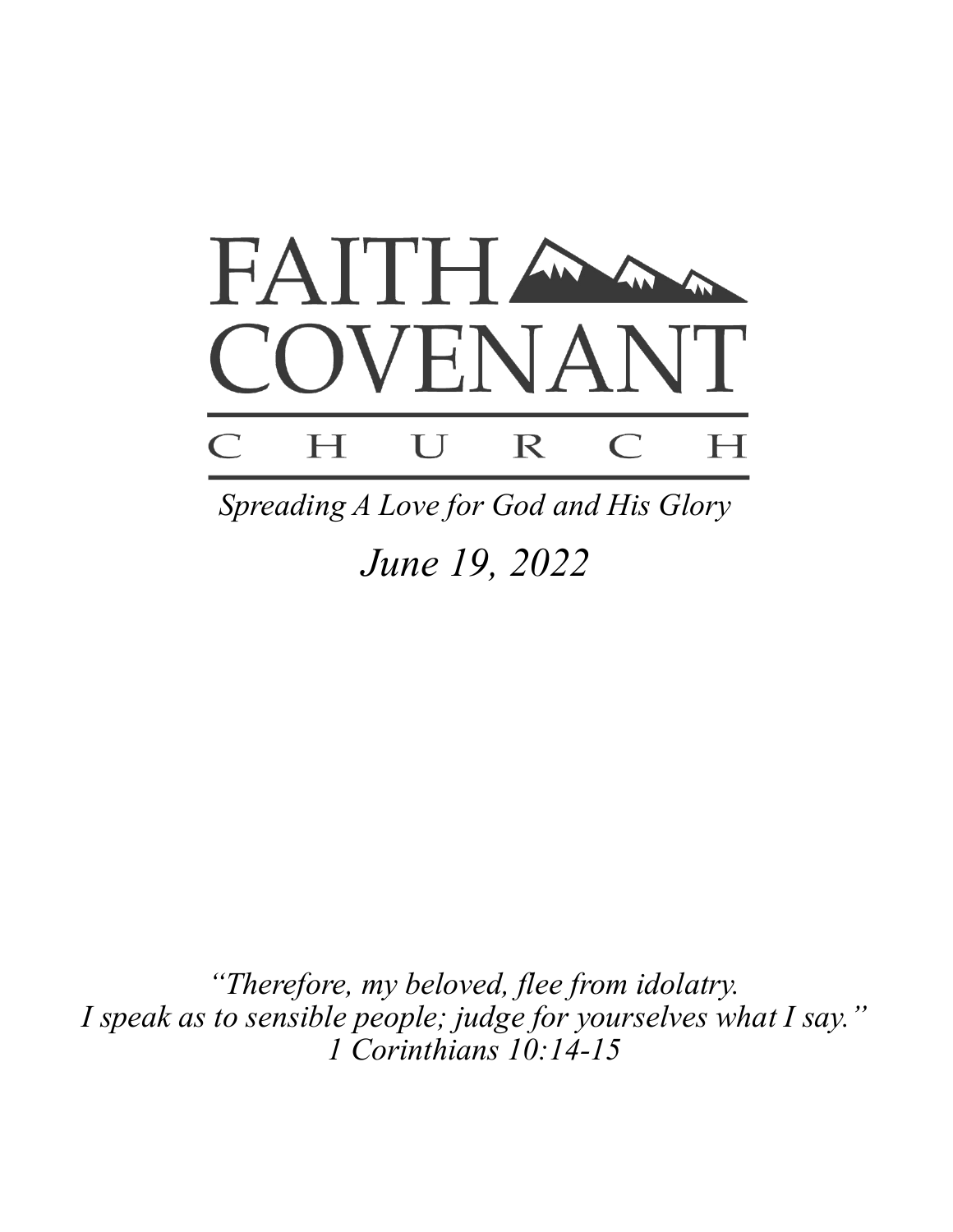# **WELCOME & ANNOUNCEMENTS**

*Our worship is a response to God's initiative. The pattern of our worship reflects the go*s*pel.*

- \***CALL TO WORSHIP:** *Luke 1:46-47, Lamentations 5:19*
- Leader: My soul magnifies the Lord, and my spirit rejoices in God my Savior.
- **All: You, O LORD, reign forever; your throne endures to all generations.**
- Leader: His mercy is for those who fear him from generation to generation. He has shown strength with his arm; he has scattered the proud in the thoughts of their hearts.
- **All: You, O LORD, reign forever; your throne endures to all generations. Blessed is the kingdom of the Father, and of the Son, and of the Holy Spirit now and forever.**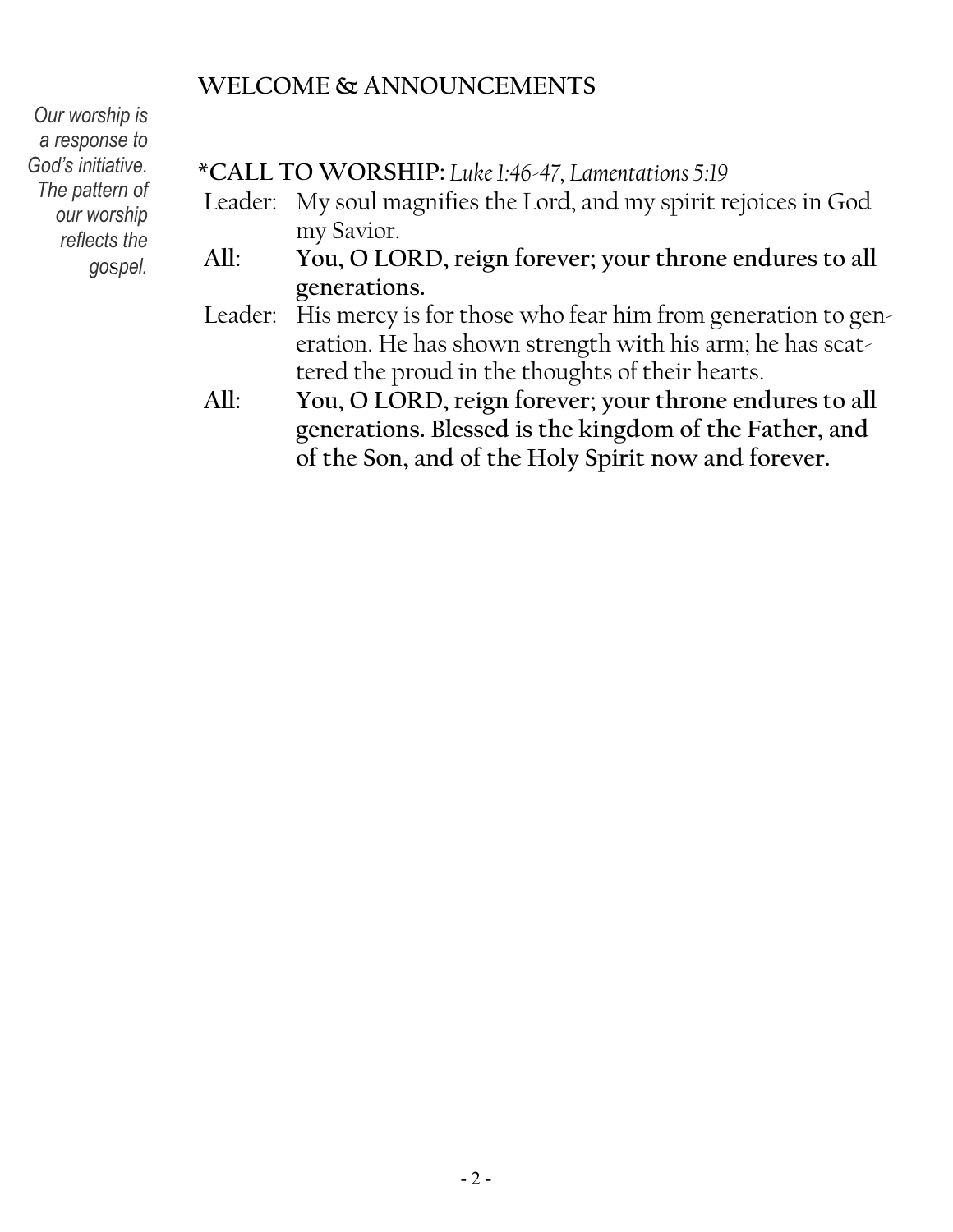#### **\*BEHOLD OUR GOD**

Who has held the oceans in his hands? Who has numbered every grain of sand? Kings and nations tremble at his voice. All creation rises to rejoice.

*(Chorus)*

*Behold our God, seated on his throne. Come let us adore him. Behold our King, nothing can compare. Come let us adore him!*

Who has given counsel to the Lord? Who can question any of his words? Who can teach the one who knows all things? Who can fathom all his wondrous deeds? *(Chorus)*

Who has felt the nails upon his hands, bearing all the guilt of sinful man? God eternal, humbled to the grave, Jesus, Savior, risen now to reign! *(Chorus)*

*You will reign forever, you will reign forever! (2x) (Chorus)*

#### **God Calls Us**

The Lord summons his people to worship and we respond in obedience. The Lord's call is a call to action. We gather, praise, adore, give thanks, etc. The Call to Worship is a joyful summons and a clear reminder that worship is our coming into God's presence by his command, and not our command that He come into our presence.

*\*Indicates when to stand. All Music Copied Under CCLI License #34680*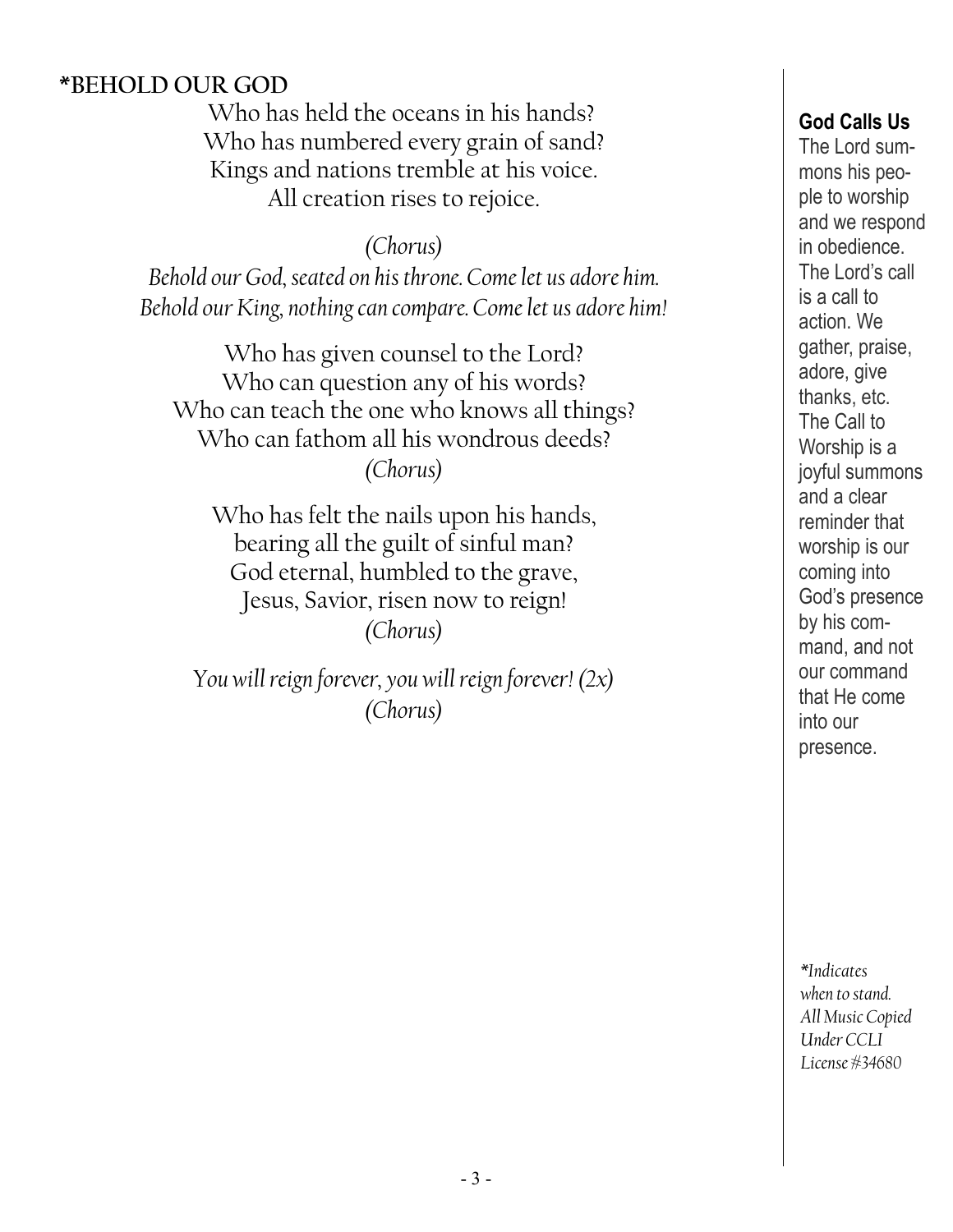#### **\*PRAYER OF PRAISE**

**God Cleanses Us** The biblical response to God's call to be in his presence is confessing our sins. We humble ourselves when we approach our God. This is a corporate prayer of all God's people. It is a great privilege of the gospel that we can stand forgiven before the Lord of glory.

#### **\*JESUS SHALL REIGN** *- Hymn #441*

Jesus shall reign where'er the sun Does his successive journeys run His kingdom stretch from shore to shore Till moons shall wax and wane no more

To him shall endless prayer be made And praises throng to crown his head His Name, like sweet perfume Shall rise with ev'ry morning sacrifice

People and realms of ev'ry tongue Dwell on his love with sweetest song And infant voices shall proclaim Their early blessings on his Name

Blessings abound where'er he reigns The prisoner leaps to lose his chains The weary find eternal rest And all the sons of want are blest

Let ev'ry creature rise and bring Peculiar honors to our King Angels descend with songs again And earth repeat the loud Amen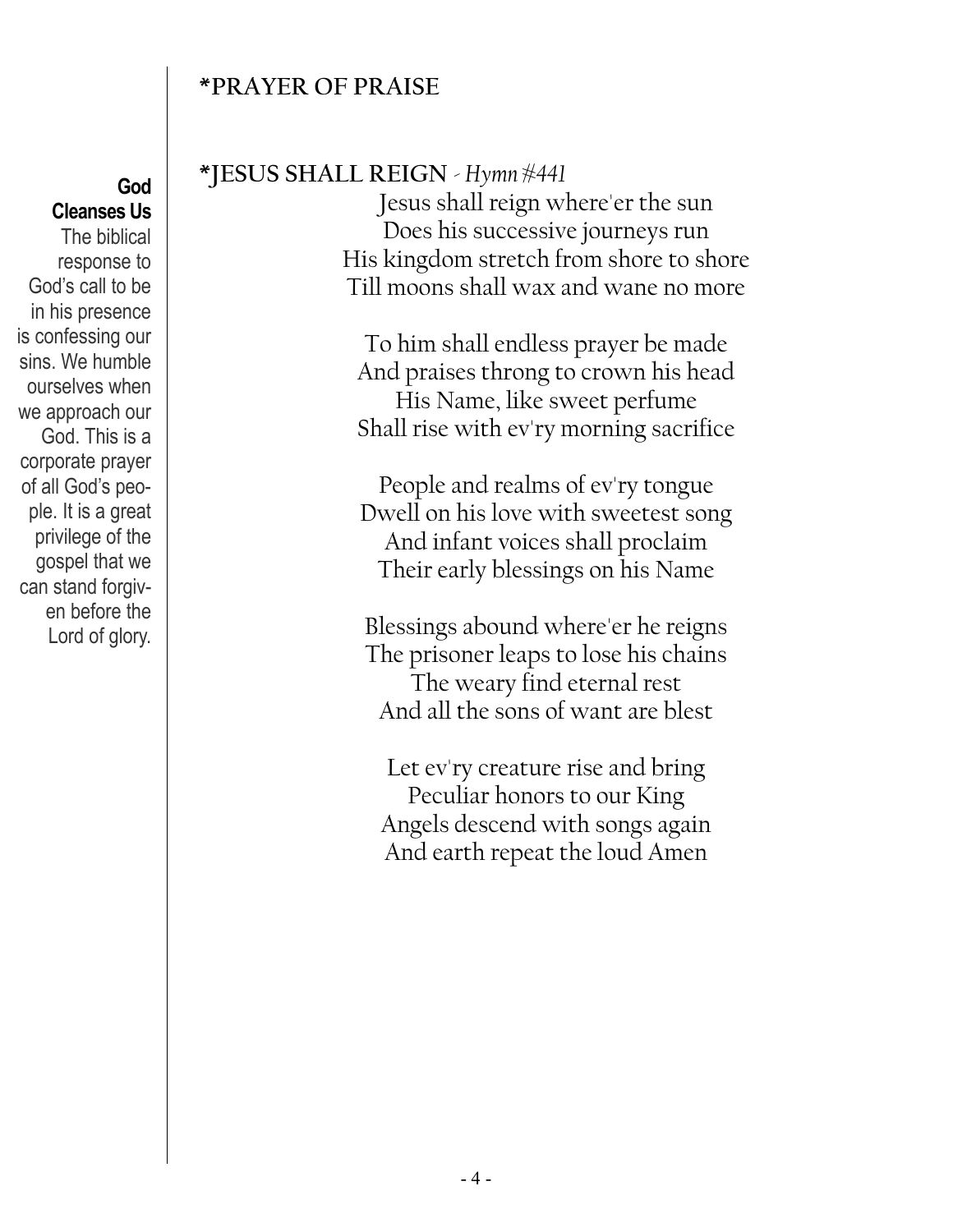### **COMMON CONFESSION OF SIN SCRIPTURE OF EXHORTATION:** *Psalm 32:3-5* When I kept silent, my bones wasted away through my groaning all day long. For day and night your hand was heavy on me; my strength was sapped as in the heat of summer. Then I acknowledged my sin to you and did not cover up my iniquity. I said, "I will confess my transgressions to the Lord."

### **WE HAVE NOT LOVED THEE WITH A PURE HEART**

We have not loved Thee with a pure heart Nor have we loved each other We've not done justly and we've not loved mercy Nor walked humbly with God

> Have mercy, have mercy Jesus, have mercy, have mercy on us *(Repeat all)*

# **SILENT CONFESSION OF SIN**

# **DECLARATION OF GRACE:** *Psalm 32:1-2*

Blessed is the one whose transgressions are forgiven, whose sins are covered. Blessed is the one whose sin the Lord does not count against them and in whose spirit is no deceit.

#### **Nicene Creed**

In the fourth century, Christian leaders gathered to express the truths of our Christian faith against heresy. This creed is the result. When we recite this creed together, we are affirming and remembering the faith that is universally held by all **Christians** throughout history (the word 'catholic' simply means 'universal'). In our worship, we are connected with others in the past, the pr*e*sent, and the future. .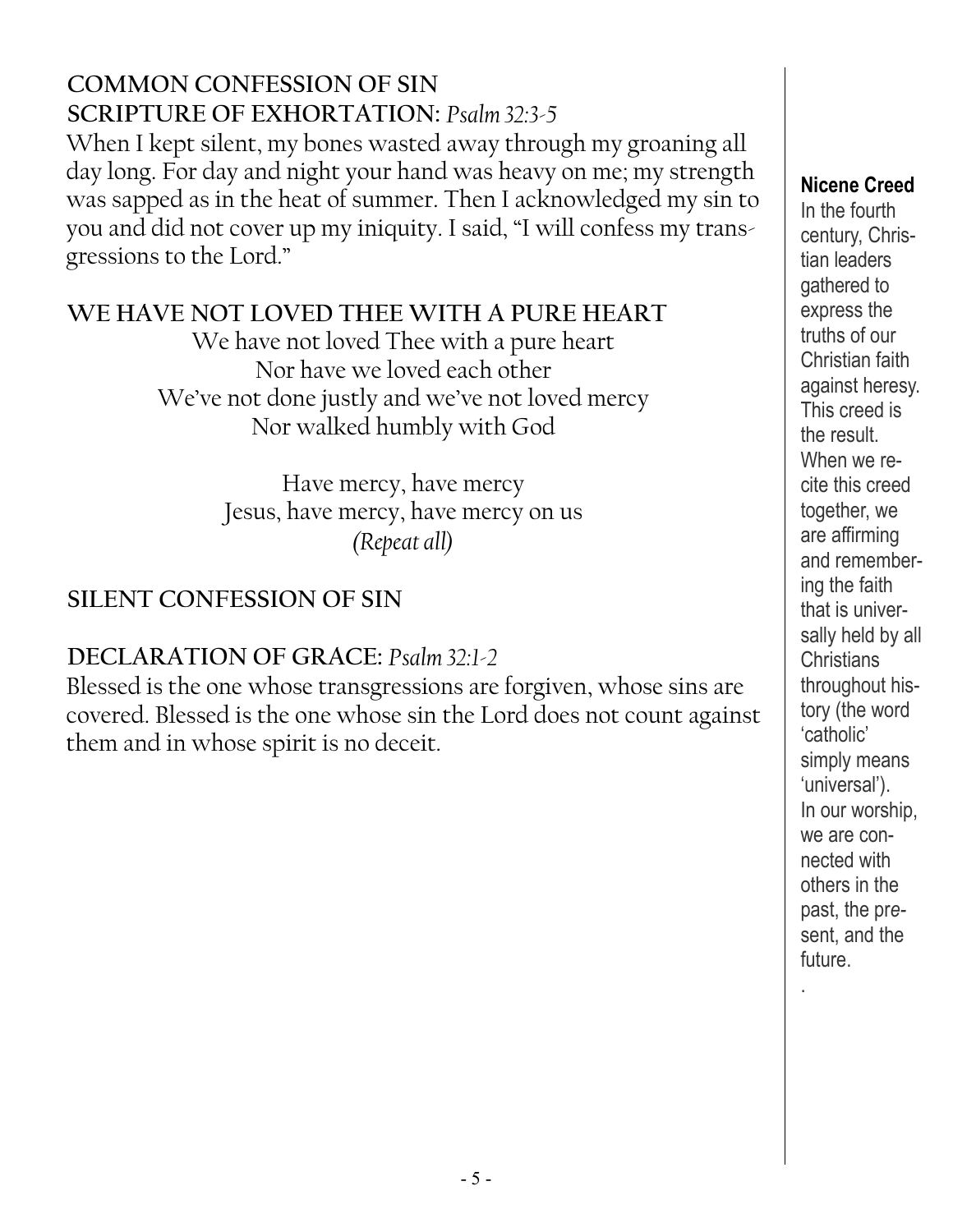## **BEFORE THE THRONE OF GOD ABOVE**

Before the throne of God above I have a strong and perfect plea, a great High Priest whose name is Love, who ever lives and pleads for me. My name is graven on his hands, My name is written on his heart; I know that while in heav'n he stands no tongue can bid me thence depart, no tongue can bid me thence depart.

When Satan tempts me to despair, and tells me of the guilt within, upward I look and see him there who made an end of all my sin. Because the sinless Savior died, my sinful soul is counted free; for God the Just is satisfied to look on him and pardon me, to look on him and pardon me.

Behold him there! The risen Lamb, my perfect, spotless righteousness; the great unchangeable I AM, the King of glory and of grace! *One with himself I cannot die, my soul is purchased by his blood; my life is hid with Christ on high, with Christ, my Savior and my God, with Christ, my Savior and my God.*

# **CHRISTIAN BAPTISM OF:**

*Liam Paul Hobus*

### **OFFERTORY & RESPONSE**

*Reminder: please sign and pass the Attendance Register down the pew. Children ages 4-6 excused for Children's Church (downstairs Corner Classroom)*

#### **Offering**

We give back to God a portion of what he has given us to use to declare that he is Lord of all. (This is part of our service as a church family, and visitors should not feel obligated to participate.)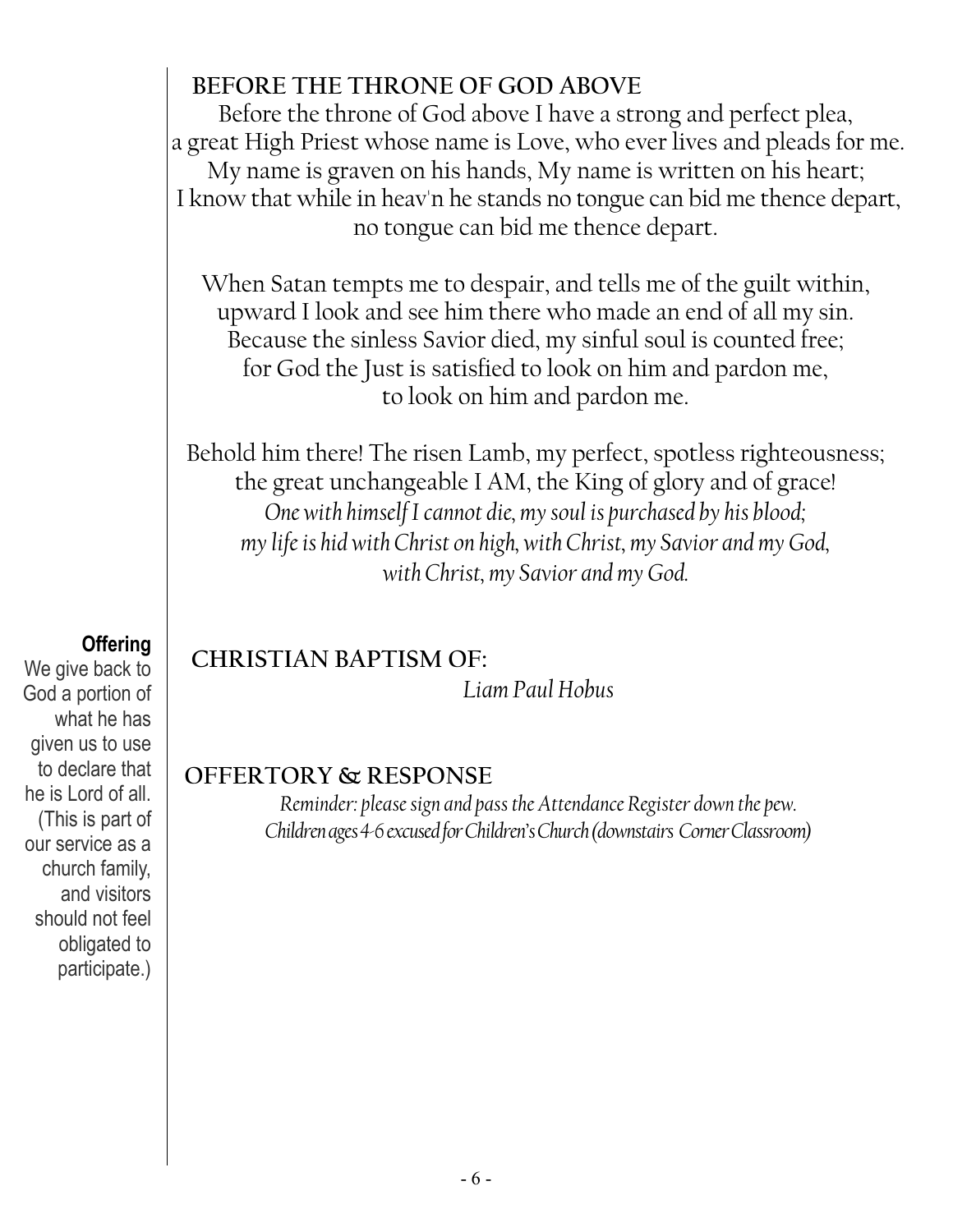#### **GOOD AND GRACIOUS KING**

I approach the throne of glory nothing in my hands I bring But the promise of acceptance from a good and gracious King

I will give to You my burden as You give to me Your strength Come and fill me with Your Spirit as I sing to You this praise

*(Chorus)*

*You deserve the greater glory, overcome I lift my voice To the King in need of nothing, empty handed I rejoice You deserve the greater glory, overcome with joy I sing By Your love I am accepted, You're a good and gracious King*

O what grace that You would see me as Your child and as Your friend Safe secure in You forever I pour out my praise again *(Chorus)*

> *(Bridge 2x)* Holy holy Lord Almighty Good and gracious, good and gracious Holy holy Lord Almighty Good and gracious King *(Chorus)*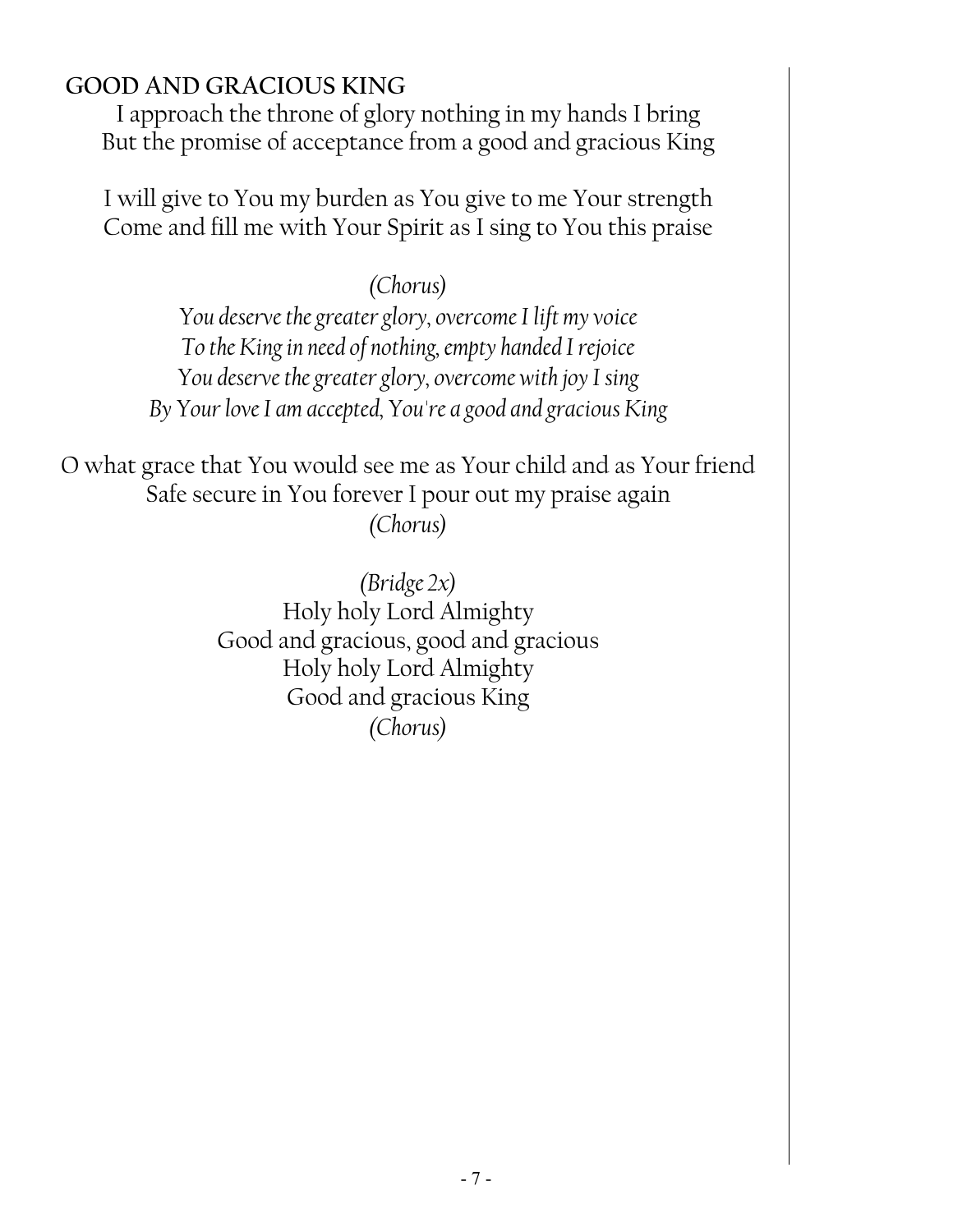### **Sermon Series: 1 Corinthians—Living in the Mess Pastor John Sackett Warnings against Idolatry****— 1 Corinthians 10:1-21 (ESV)**

 $^{\rm l}$  For I do not want you to be unaware, brothers, that our fathers were all under the cloud, and all passed through the sea,  $^2$  and all were baptized into Moses in the cloud and in the sea,  $3$  and all ate the same spiritual food,  $4$  and all drank the same spiritual drink. For they drank from the spiritual Rock that followed them, and the Rock was Christ.<sup>5</sup> Nevertheless, with most of them God was not pleased, for they were overthrown in the wilderness.

 $6$  Now these things took place as examples for us, that we might not desire evil as they did. <sup>7</sup>Do not be idolaters as some of them were; as it is written, "The people sat down to eat and drink and rose up to play." <sup>8</sup>We must not indulge in sexual immorality as some of them did, and twenty-three thousand fell in a single day. <sup>9</sup>We must not put Christ to the test, as some of them did and were destroyed by serpents,  $^{10}$  nor grumble, as some of them did and were destroyed by the Destroyer. <sup>11</sup> Now these things happened to them as an example, but they were written down for our instruction, on whom the end of the ages has come.<sup>12</sup> Therefore let anyone who thinks that he stands take heed lest he fall.<sup>13</sup> No temptation has overtaken you that is not common to man. God is faithful, and he will not let you be tempted beyond your ability, but with the temptation he will also provide the way of escape, that you may be able to endure it.

<sup>14</sup> Therefore, my beloved, flee from idolatry. <sup>15</sup> I speak as to sensible people; judge for yourselves what I say.  $^{16}$  The cup of blessing that we bless, is it not a participation in the blood of Christ? The bread that we break, is it not a participation in the body of Christ?<sup>17</sup> Because there is one bread, we who are many are one body, for we all partake of the one bread. <sup>18</sup> Consider the people of Israel:are not those who eat the sacrifices participants in the altar?  $^{19}$  What do I imply then? That food offered to idols is anything, or that an idol is anything?  $^{20}$  No, I imply that what pagans sacrifice they offer to demons and not to God. I do not want you to be participants with demons. <sup>21</sup> You cannot drink the cup of the Lord and the cup of demons. You cannot partake of the table of the Lord and the table of demons.<sup>22</sup> Shall we provoke the Lord to jealousy? Are we stronger than he?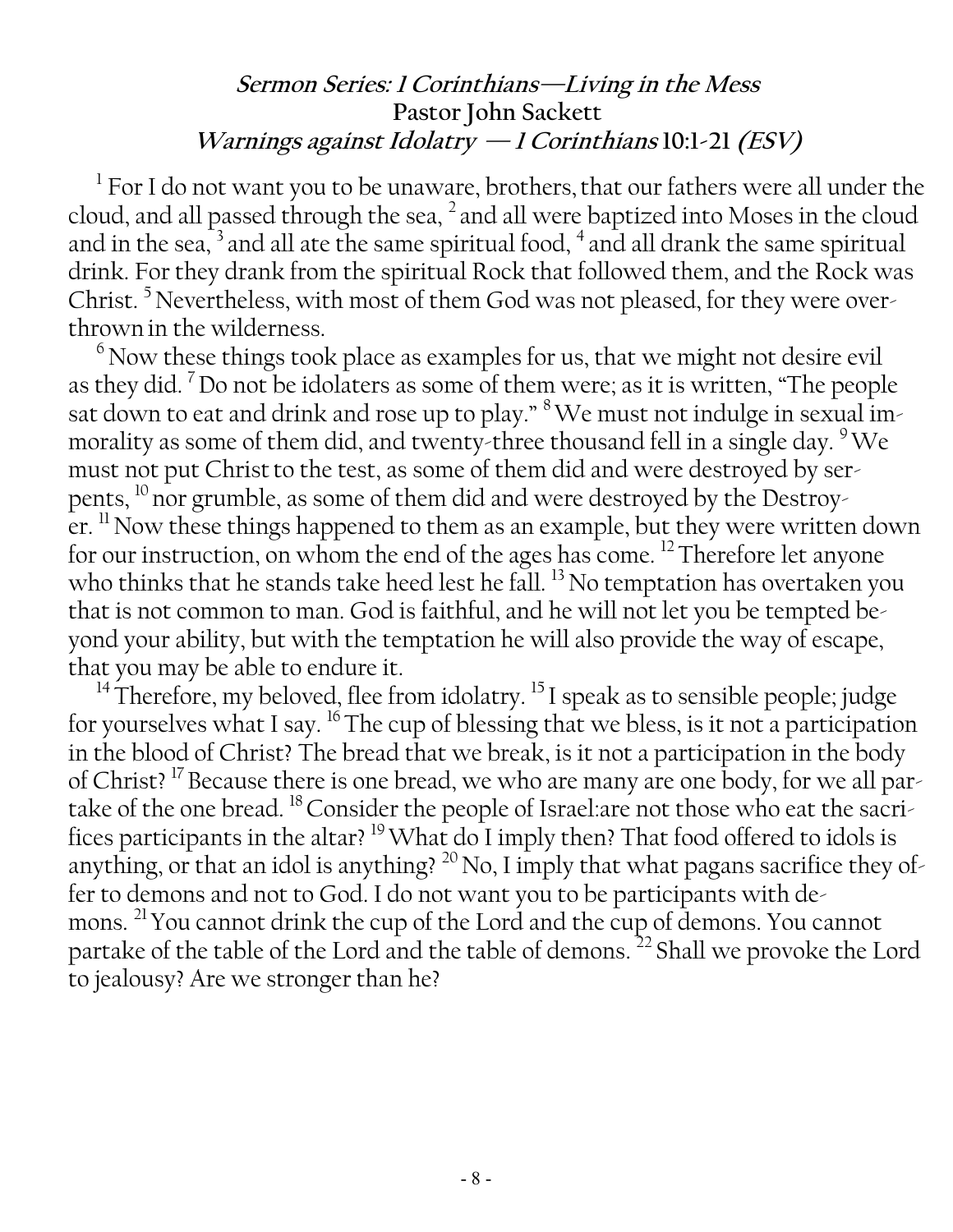### **Sermon Outline**

I. Israel's Example

II. Two Concerns

III. One Remedy

# **Sermon Questions**

- 1. Verses 1-4 mention the privileges of Israel. What are those privileges? How does the listing of these benefits draw attention to God's judgment (vs 5)?
- 2. Regarding verse 7's quoting of Ex 32:6, OT scholar Thomas Schriener mentions it was "no accident that Paul selects a verse which describes Israel committing idolatry while eating and drinking." Why might Paul be making that connection? What's his point here?
- 3. In verse 21 Paul mentions "you cannot drink the cup of the Lord and the cup of demons …" Does this charge have any relevance to us today? Or asked another way, are there situations in which we engage in demonic worship?
- 4. Two concerns or warnings the text seems to present are those of presumption and despair. Which of these negative responses are you more likely to struggle with? How can Paul's remedy strengthen you against those attacks?
- 5. If Paul's remedy, and charge, is for an undefiled communion with Christ, what changes will we need to make to cultivate that relationship in worship?

# **Children's Question**

*Paul warns Christians to run away from situations that tempt us to worship other things, or people, instead of God. Is there anything in your life that you spend a lot of time thinking about? Does thinking about that thing move you closer to God? If not, ask Jesus to help you worship Him and not be so focused on that other thing. Who can you talk to about this?*

#### **God**

**Consecrates Us Consecrate** means to make holy, to set apart. The Word of God does that for the lives of believers. Through the sermon, confessions of faith, and the offering we are sanctified for service to our Lord to joyfully offer up our lives to him.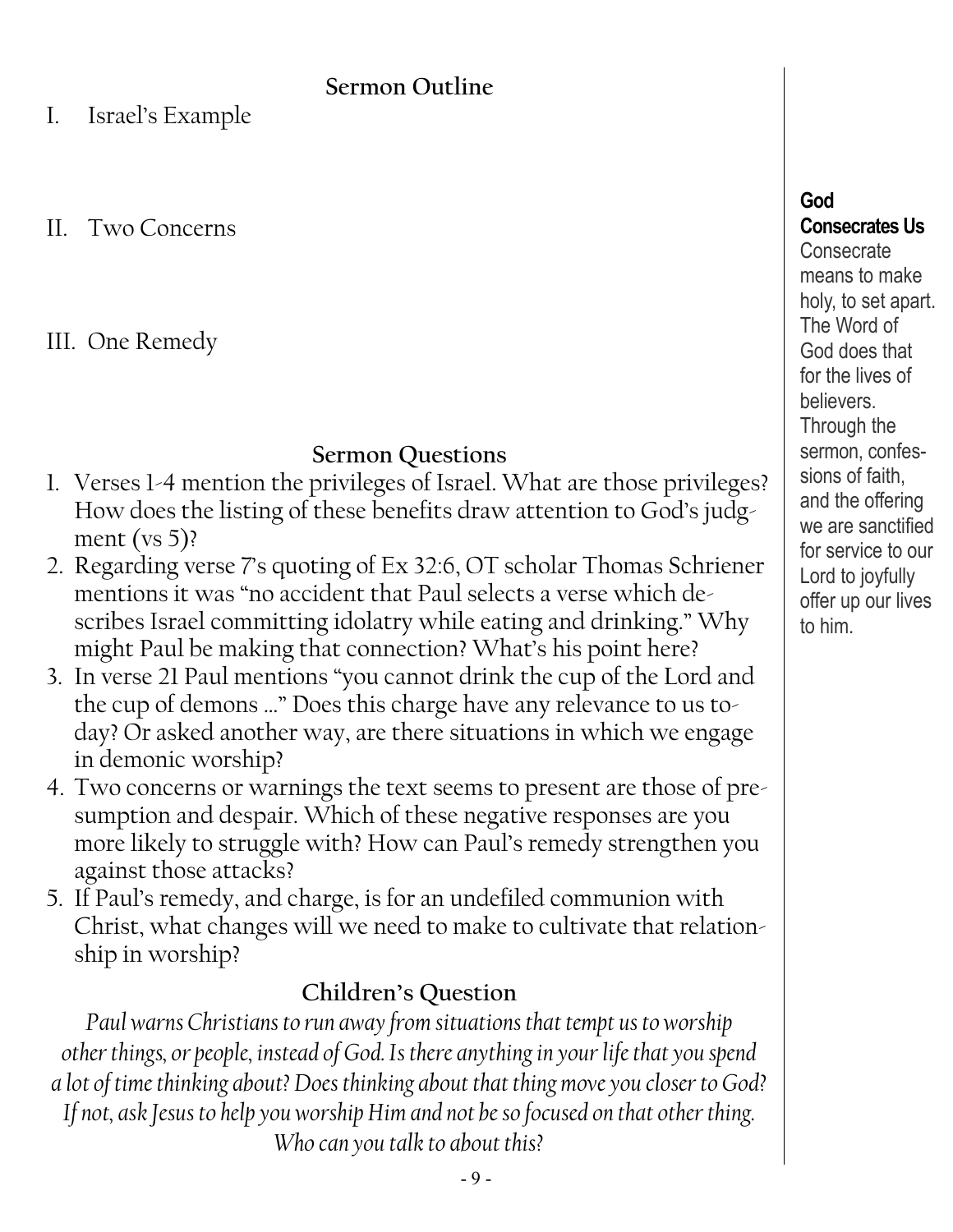## **\*MY WORTH IS NOT IN WHAT I OWN**

My worth is not in what I own, not in the strength of flesh and bone But in the costly wounds of love at the cross My worth is not in skill or name, in win or lose, in pride or shame But in the blood of Christ that flowed at the cross

*(Chorus)*

*I rejoice in my Redeemer Greatest treasure, wellspring of my soul I will trust in Him, no other, my soul is satisfied in Him alone*

As summer flowers we fade and die, fame, youth and beauty hurry by But life eternal calls to us at the cross I will not boast in wealth or might or human wisdom's fleeting light But I will boast in knowing Christ at the cross *(Chorus)*

Two wonders here that I confess: my worth and my unworthiness My value fixed, my ransom paid at the cross *(Chorus 2x)*

### **CELEBRATION OF THE LORD'S SUPPER**

*Wine is located in the two outer rings; juice is located in the center ring. (See FCC observance below)*

#### **PRAYER FOR THE CONGREGATION** *8:15 Elder Tom Jentz —11 Elder Tim Anderson*

We observe the Lord's Supper each Lord's Day as the climax of our worship service. We invite to the Lord's Table all those who are baptized disciples of Jesus Christ, under the authority of Christ and His body—the Church. Visiting children who have not been examined by their church's leadership, we ask to refrain. By sharing in the Supper, you are acknowledging to our church that you are in covenant with our Triune God through the person and work of Jesus Christ. If you are in doubt about your participation, please refrain. Wine and bread are the elements of the supper as instituted by Jesus Christ. We recommend the use of wine; however we offer both juice and wine in the tray to allow true liberty of conscience.

#### **God Communes with Us**

The Lord strengthens and nourishes our faith through a sacramental meal. Through Jesus, communion with God has been reestablished. The covenant has been renewed. The Lord's Supper is the gospel made visible for us and we share in it as the full community of God's people.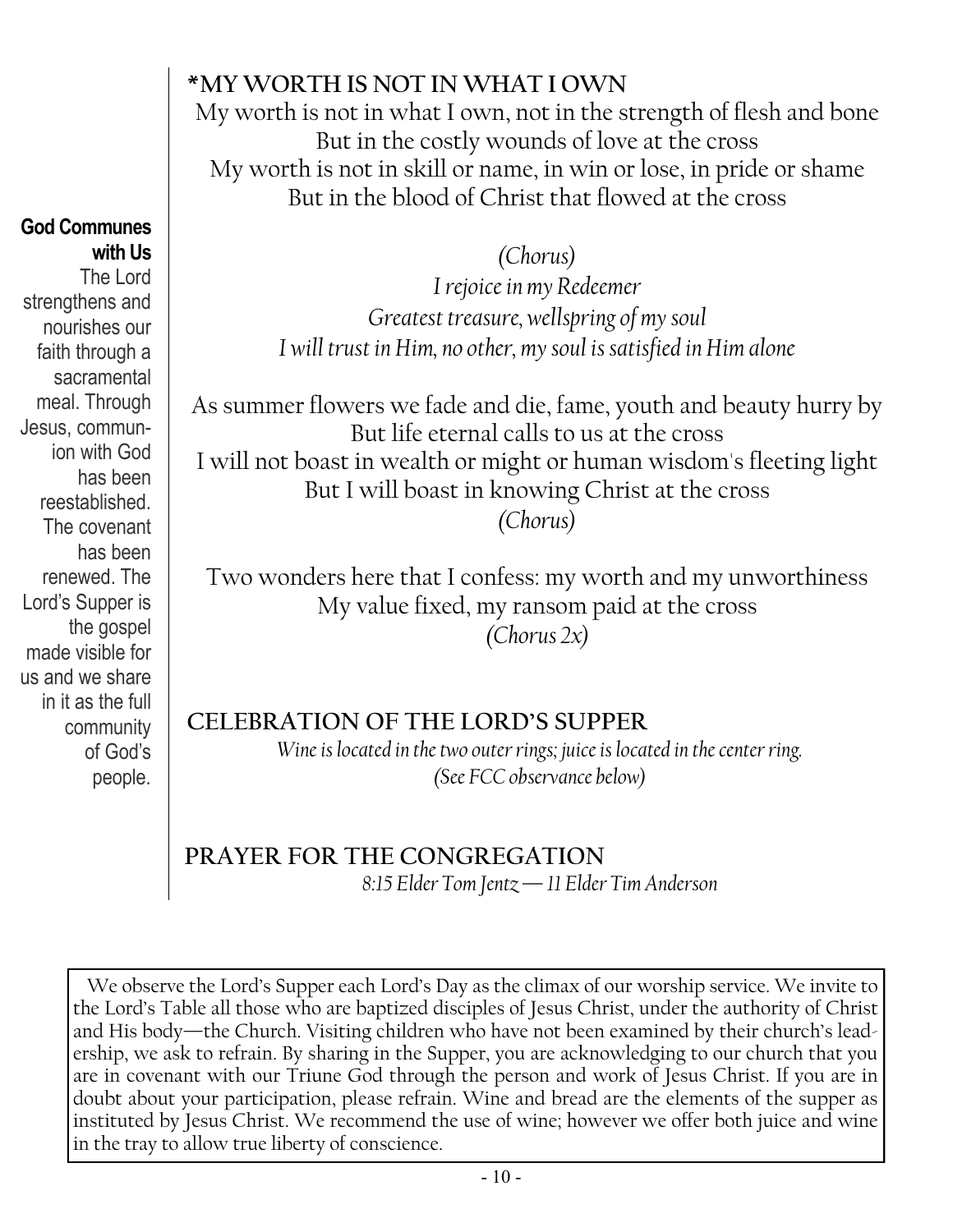### **\*I SURRENDER ALL**

All to Jesus I surrender, all to Him I freely give I will ever love and trust Him, in His presence daily live

> *(Chorus) I surrender all, I surrender all All to Thee my blessed Savior, I surrender all*

All to Jesus I surrender, humbly at His feet I bow Worldly pleasures all forsaken, take me Jesus take me now *(Chorus)*

All to Jesus I surrender, make me Savior wholly Thine Let me feel the Holy Spirit, truly know that Thou art mine *(Chorus)*

All to Jesus I surrender, Lord I give myself to Thee Fill me with Thy love and power, let Thy blessing fall on me *(Chorus)*

#### **\*BENEDICTION**

*If you are in need of personal prayer, an elder is available up front after the service.*

#### **God Commissions Us**

Having been richly blessed by the Lord in our worship, we are sent forth as his ambassadors of reconciliation into the world. Our worship of God as his people now extends into our lives throughout the week. We are to offer ourselves as living sacrifices to him in all areas of our lives.

#### **Leaders & Staff**

**Senior Pastor Lloyd Pierson, Ph.D. — Associate Pastor John Sackett** *Youth/Refuge Director:* Asst. Pastor Ben Melli *Music Director/Assistant:* Lisa Iddings/Laura Sackett *Staff:* Kristin Bay, Hanni Hanson, Carlynn Stahlberg, Kelly Brown *Elders:* Tim Anderson*,* Tom Jentz, Trent Neumann, Don Olmsted, Matt Riley, Micah Tinkham *Deacons:* Terry Falk, Kyle Hanson, Micah Hill, Ryan Petersen, Mike Stahlberg, Bruce Tulloch, Phil Van Duyne

To be added to church enews and prayer lists, please contact us at office@faithcov.com. *For more about Faith Covenant and the Presbyterian Church in America, go to faithcov.com.*